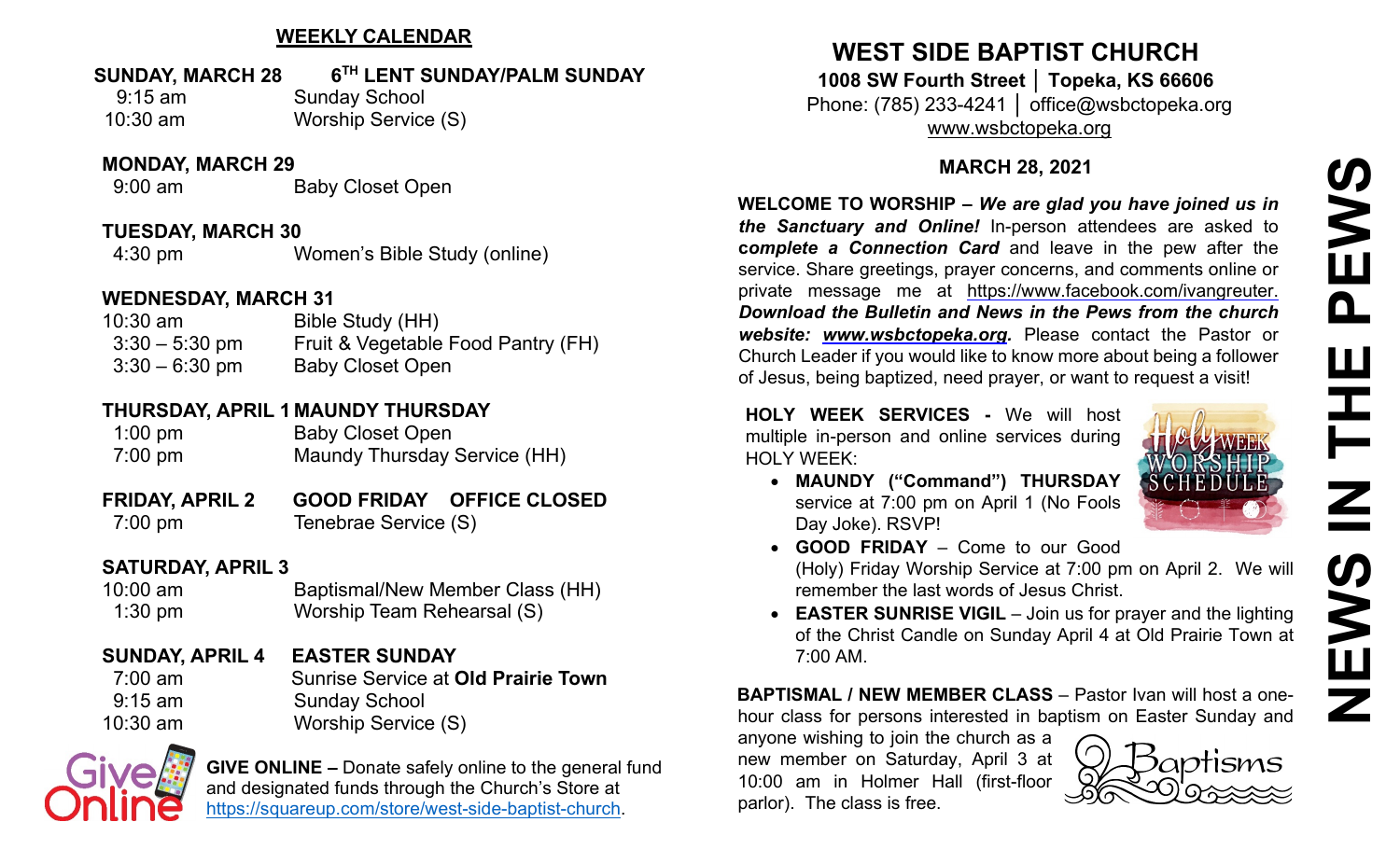**ADULT SUNDAY SCHOOL** - For the next few weeks, the Adult Sunday School Class will be viewing and discussing the documentary "American Gospel" which investigates several gospel movements prevalent in American preaching today. "Christ Alone" answers the question Is Christianity Christ plus? while "Christ Crucified" answers the question Is Christianity Christ minus? Jack Janway

#### **AMERICA FOR CHRIST OFFERING** - We will

be collecting the America for Christ (AFC) Offering in March. Our goal is \$1,500.00 to date our total is **\$1,674.00.** The theme for the AFC 2021 Offering is "For the Purpose of

**AMERICA FOR CHRIST OFFERING 2021** the Purpose of quipping Saints **EPHESIANS 4:11-13 (NIV)** 

Equipping Saints" based on Ephesians 4:11-13: "The gifts he gave were that some would be apostles, some prophets, some evangelists, some pastors and teachers, to equip the saints for the work of ministry." Your generous AFC gifts support our mission—connecting our partners to cultivate leaders and equip disciples who bring healing and transformation to communities across our nation and Puerto Rico. Your contributions share God's love by:

- Cultivating Leaders Strong leaders advance the mission of faith communities.
- Equipping Disciples Broadening the understanding of what it means to be a follower of Jesus.
- Healing Communities We believe the power of Christian love can—and will change the world.

**BABY SHOWER SAVE THE DATE -** Please plan to join us for a baby shower to celebrate the birth of Malcolm Alan Smith with his parents, Matt, and Ashley Smith. Saturday, April 10<sup>th</sup> at 2:00 pm in Holmer **Hall, West Side Baptist Church.** 

**BIBLE STUDY ONLINE** – Join us for **"The Psalm Book of Israel" Bible Study on Wednesday MORNINGS at 10:30 am in Holmer Hall (face masks, mass limit, and social distancing required) or ZOOM (see email for link and password).** 

**BRIDAL SHOWER -** Please join us for a bridal shower honoring Tera Triggs on Saturday, April 17 at 11:00 am. It will be held at West Side Baptist Church in Holmer Hall. Tera and Dewey are registered at Target and Bed, Bath and Beyond. Please RSVP to Colleen Smith if you plan to attend.

**EASTER BASKETS FOR KIDS –** Help us make Easter baskets for 30 kids in the church and neighborhood by donating baskets, individually-wrapped candy, chocolate bunnies, stuffed animals, basket wrap (cellophane), or a cash donation before Monday, March 29. Volunteers will make, wrap, and sanitize the baskets. The Youth Group will porch-drop them on April 3.

**FOOD PANTRY – Free Fruit and Vegetable Food Pantry on Wednesdays from 3:30 to 5:30 pm, while supplies last.** MOBILE SITE: enter the west PARKING LOT from 4th and CLAY Streets; do not park or exit your vehicle. Equal Opportunity. \*All food is available at no cost. FACE COVERINGS or MASKS REQUIRED. Thank you to Jack Janway, Outreach Coordinator, and all the volunteers who make this service project possible.

**PUBLIC HEALTH NOTICE:** To mitigate the spread of the Coronavirus (COVID 19), the Church leaders have enacted *Phase 2 - Yellow Protocols*. Effective immediately until further notice:



• **MASKS REQUIRED -** All persons (age 6 and older) are required to **WEAR A MASK IN PUBLIC including employees of the church,** with certain exemptions apply including all children *age 5 and under*, when social distancing (keeping

six feet of distance between yourself and others outside your household, except for occasional or incidental moments of closer proximity) is not possible.

- **LIMIT MASS GATHERINGS to 500 persons (including weddings)** OR 75% capacity of a room after restrictions and protocols are observed. The Sanctuary has a capacity of 250 seats. The restricted limit is 92 persons.
- **HIGH RISK INDIVIDUALS and PARENTS AND SMALL CHILDREN should take more intensive precautions including** *staying-safe-at home*. High-risk individuals include those with underlying medical conditions, including chronic lung disease, asthma, heart conditions, severe obesity, chronic kidney disease, liver disease, or who are otherwise immunocompromised.

For more information about preventing the spread of COVID 19, visit: <https://www.snco.us/hd/coronavirus> or the Centers for Disease Control and Prevention.

**PHONE DIRECTORY CHANGE:** Pastor Ivan and Rexanne are discontinuing their home phone, so if anyone needs him on his day off, evenings or during an emergency, please call his cell **(785) 224-7234.**